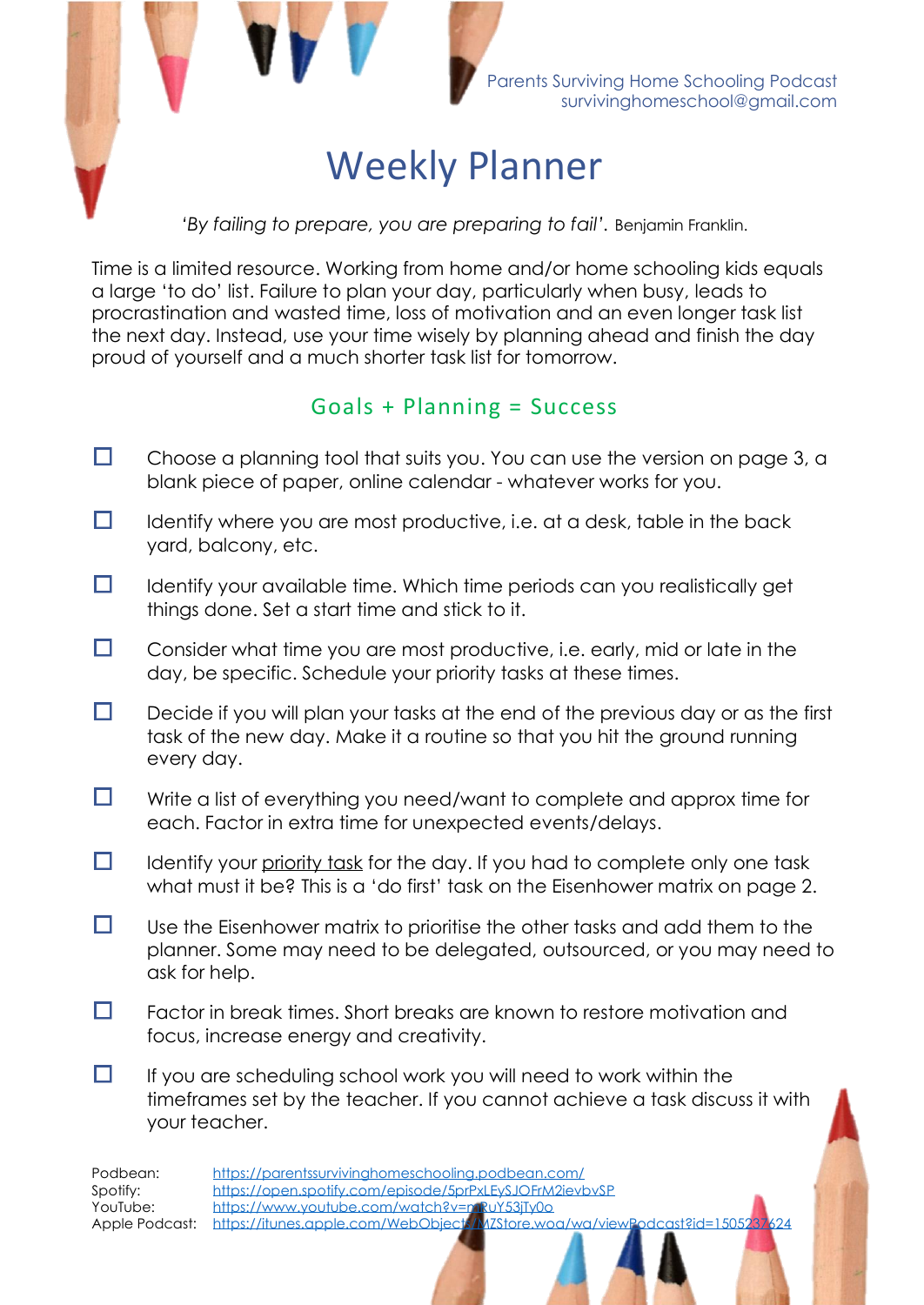

## **Ownership**

If you want your kids to be motivated and have ownership over their outcomes for the day, get them to write their own schedule, with your oversight, where needed.

 $\Box$ Use open questions and talk them through the planning phase. Who, what, where, when, how. Only use 'why' sometimes as it may encourage defensiveness.

Students who have a sense of ownership over their learning are more confident, have greater commitment toward goals, believe that success is within their control, demonstrate initiative, self-direction and experience greater productivity. All consistent with a growth mindset.1

# Eisenhower matrix



Podbean: <https://parentssurvivinghomeschooling.podbean.com/> Spotify: <https://open.spotify.com/episode/5prPxLEySJOFrM2ievbvSP> YouTube: <https://www.youtube.com/watch?v=mRuY53jTy0o> Apple Podcast: <https://itunes.apple.com/WebObjects/MZStore.woa/wa/viewPodcast?id=1505237624> 1 www.opencolleges.edu.au/informed/other/student-ownership-and-responsibility-are-key-to-academic-success